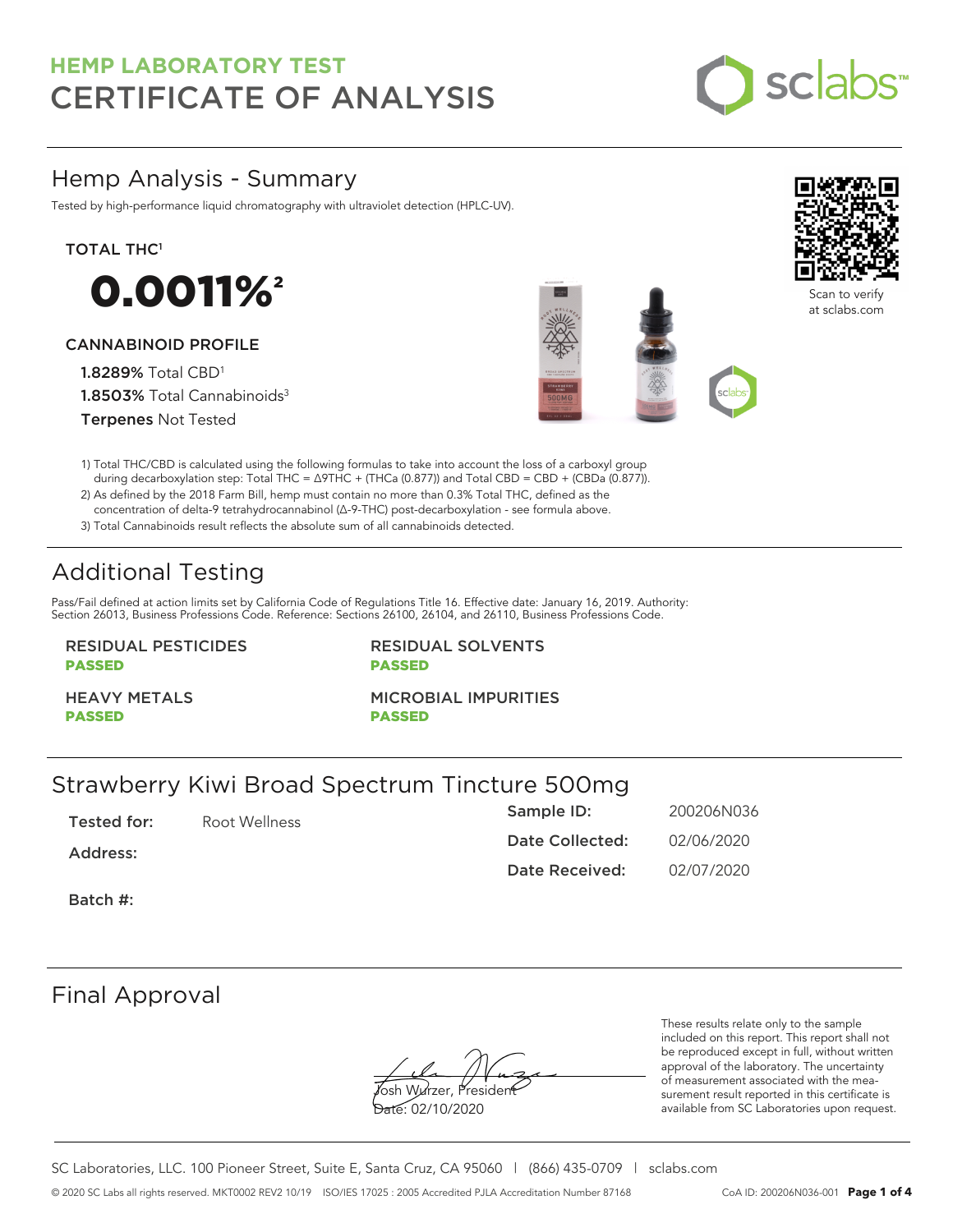

| Sample Name:      | Strawberry Kiwi Broad Spectrum Tincture<br>500 <sub>mq</sub> |
|-------------------|--------------------------------------------------------------|
| LIMS Sample ID:   | 200206N036                                                   |
| Batch #:          |                                                              |
| Source METRC UID: |                                                              |
|                   |                                                              |
|                   |                                                              |
| Sample Type:      | Infused, Liquid Edible                                       |
| Batch Count:      |                                                              |
| Sample Count:     |                                                              |
| Unit Volume:      | 30 Milliliters per Unit                                      |
| Serving Mass:     |                                                              |
| Density:          | 0.9269 g/mL                                                  |

## **Moisture Test Results**

Moisture

**Results (%)**

### **Cannabinoid Test Results 02/10/2020**

Cannabinoid analysis utilizing High Performance Liquid Chromatography (HPLC, QSP 5-4-4-4)

|                                     | mg/mL                     | %         | LOD / LOQ mg/mL |
|-------------------------------------|---------------------------|-----------|-----------------|
| Δ9THC                               | 0.010                     | 0.0011    | 0.0009 / 0.003  |
| $\triangle$ 8THC                    | <b>ND</b>                 | ND.       | 0.0009 / 0.003  |
| <b>THCa</b>                         | <b>ND</b>                 | <b>ND</b> | 0.0009 / 0.003  |
| <b>THCV</b>                         | <b>ND</b>                 | <b>ND</b> | 0.0004 / 0.001  |
| <b>THCVa</b>                        | <b>ND</b>                 | <b>ND</b> | 0.0013 / 0.004  |
| <b>CBD</b>                          | 16.952                    | 1.8289    | 0.0009 / 0.003  |
| CBDa                                | <b>ND</b>                 | ND.       | 0.0009 / 0.003  |
| <b>CBDV</b>                         | 0.092                     | 0.0099    | 0.0004 / 0.001  |
| <b>CBDVa</b>                        | <b>ND</b>                 | ND        | 0.0003 / 0.001  |
| <b>CBG</b>                          | ND                        | ND.       | 0.001 / 0.003   |
| CBGa                                | <b>ND</b>                 | <b>ND</b> | 0.0008 / 0.002  |
| <b>CBL</b>                          | 0.037                     | 0.0040    | 0.0021 / 0.006  |
| <b>CBN</b>                          | <b>ND</b>                 | <b>ND</b> | 0.0009 / 0.003  |
| <b>CBC</b>                          | 0.059                     | 0.0064    | 0.0011 / 0.003  |
| <b>CBCa</b>                         | <b>ND</b>                 | <b>ND</b> | 0.0015 / 0.005  |
| <b>Sum of Cannabinoids:</b>         | 17.150                    | 1.8503    | 514.500 mg/Unit |
| Total THC (Δ9THC+0.877*THCa)        | 0.010                     | 0.0011    | 0.300 mg/Unit   |
| Total CBD (CBD+0.877*CBDa)          | 16.952                    | 1.8289    | 508.560 mg/Unit |
| ∆9THC per Unit<br>∆9THC per Serving | Action Limit mg<br>1000.0 | Pass      | $0.300$ mg/Unit |

**Batch Photo**



Josh Wurzer, President Date: 02/10/2020

SC Laboratories, LLC 100 Pioneer Street, Suite E Santa Cruz, CA 95060 (866) 435-0709 | sclabs.com

| Date Collected: | 02/06/2020           |  |
|-----------------|----------------------|--|
| Date Received:  | 02/07/2020           |  |
| Tested for:     | <b>Root Wellness</b> |  |
| License #:      |                      |  |
| Address:        |                      |  |
| Produced by:    |                      |  |
| License #:      |                      |  |
| Address:        |                      |  |
|                 |                      |  |
|                 |                      |  |

## **Terpene Test Results**

#### Terpene analysis utilizing Gas Chromatography - Flame Ionization Detection (GC - FID)

|                            | mg/g                   | % | LOD / LOQ mg/g |
|----------------------------|------------------------|---|----------------|
| 2 Bisabolol                | NT                     |   |                |
| 2 Pinene                   | NT                     |   |                |
| 3 Carene                   | NT                     |   |                |
| Borneol                    | NT                     |   |                |
| <sup>2</sup> Caryophyllene | NT                     |   |                |
| Geraniol                   | $\overline{\text{NT}}$ |   |                |
| 2 Humulene                 | NT                     |   |                |
| Terpinolene                | NT                     |   |                |
| Valencene                  | NT                     |   |                |
| Menthol                    | NT                     |   |                |
| Nerolidol                  | $\overline{\text{NT}}$ |   |                |
| Camphene                   | NT                     |   |                |
| Eucalyptol                 | NT                     |   |                |
| 2 Cedrene                  | NT                     |   |                |
| Camphor                    | NT                     |   |                |
| (-)-Isopulegol             | NT                     |   |                |
| Sabinene                   | NT                     |   |                |
| 2 Terpinene                | NT                     |   |                |
| <b>7</b> Terpinene         | NT                     |   |                |
| Linalool                   | NT                     |   |                |
| Limonene                   | $\overline{\text{NT}}$ |   |                |
| Myrcene                    | NT                     |   |                |
| Fenchol                    | NT                     |   |                |
| <sup>2</sup> Phellandrene  | NT                     |   |                |
| Caryophyllene Oxide        | NT                     |   |                |
| Terpineol                  | NT                     |   |                |
| 2 Pinene                   | NT                     |   |                |
| R-(+)-Pulegone             | NT                     |   |                |
| Geranyl Acetate            | NT                     |   |                |
| Citronellol                | NT                     |   |                |
| p-Cymene                   | NT                     |   |                |
| Ocimene                    | NT                     |   |                |
| Guaiol                     | NT                     |   |                |
| Phytol                     | NT                     |   |                |
| Isoborneol                 | NT                     |   |                |
|                            |                        |   |                |

**Total Terpene Concentration:**

# Sample Certification

California Code of Regulations Title 16 Effect Date January 16, 2019<br>Authority: Section 26013, Business and Professions Code.<br>Reference: Sections 26100, 26104 and 26110, Business and Professions Code.

Scan to verify at sclabs.com Sample must be marked as public to be viewable

© 2020 SC Labs all rights reserved. MKT0002 REV2 10/19 ISO/IES 17025 : 2005 Accredited PJLA Accreditation Number 87168 CoA ID: 200206N036-001 **Page 2 of 4**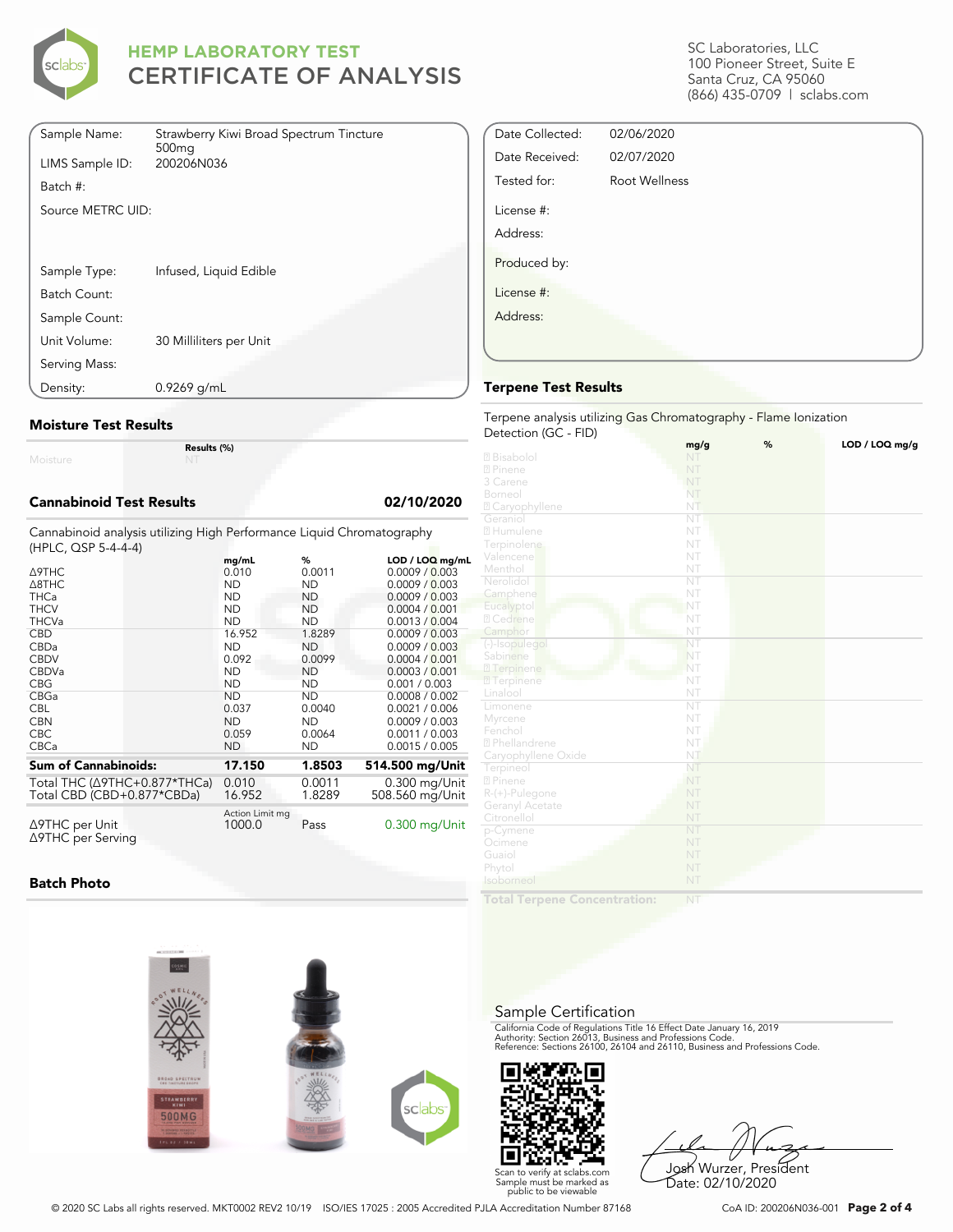

| Sample Name:      | Strawberry Kiwi Broad Spectrum Tincture<br>500 <sub>mq</sub> |
|-------------------|--------------------------------------------------------------|
| LIMS Sample ID:   | 200206N036                                                   |
| Batch #:          |                                                              |
| Source METRC UID: |                                                              |
|                   |                                                              |
|                   |                                                              |
| Sample Type:      | Infused, Liquid Edible                                       |
| Batch Count:      |                                                              |
| Sample Count:     |                                                              |
| Unit Volume:      | 30 Milliliters per Unit                                      |
| Serving Mass:     |                                                              |
| Density:          | $0.9269$ g/mL                                                |

SC Laboratories, LLC 100 Pioneer Street, Suite E Santa Cruz, CA 95060 (866) 435-0709 | sclabs.com

| Date Collected: | 02/06/2020    |  |
|-----------------|---------------|--|
| Date Received:  | 02/07/2020    |  |
| Tested for:     | Root Wellness |  |
| License #:      |               |  |
| Address:        |               |  |
| Produced by:    |               |  |
| License #:      |               |  |
| Address:        |               |  |
|                 |               |  |
|                 |               |  |

## **Pesticide Test Results - Pass 02/08/2020**

Pesticide and plant growth regulator analysis utilizing HPLC-Mass Spectrometry

| OPCCHOTICH Y      |      |                |                   |                      |
|-------------------|------|----------------|-------------------|----------------------|
|                   |      | Results (µg/g) | Action Limit µg/g | Reporting Limit µg/g |
| Abamectin         | Pass | <b>ND</b>      | 0.3               | 0.091                |
| Bifenazate        | Pass | <b>ND</b>      | 5.0               | 0.035                |
| <b>Bifenthrin</b> | Pass | <b>ND</b>      | 0.5               | 0.038                |
| <b>Boscalid</b>   | Pass | <b>ND</b>      | 10.0              | 0.023                |
| Etoxazole         | Pass | <b>ND</b>      | 1.5               | 0.022                |
| Imidacloprid      | Pass | <b>ND</b>      | 3.0               | 0.050                |
| Myclobutanil      | Pass | <b>ND</b>      | 9.0               | 0.044                |
| Piperonylbutoxide | Pass | <b>ND</b>      | 8.0               | 0.020                |
| Pyrethrins        | Pass | <b>ND</b>      | 1.0               | 0.036                |
| Spinosad          | Pass | <b>ND</b>      | 3.0               | 0.031                |
| Spiromesifen      | Pass | <b>ND</b>      | 12.0              | 0.015                |
| Spirotetramat     | Pass | <b>ND</b>      | 13.0              | 0.042                |
|                   |      |                |                   |                      |

## **Mycotoxin Test Results**

| Mycotoxin analysis utilizing HPLC-Mass Spectrometry |    | Results (µq/kq) Action Limit µq/kq | LOD / LOQ µq/kq |
|-----------------------------------------------------|----|------------------------------------|-----------------|
| Aflatoxin B1, B2, G1, G2<br>Ochratoxin A            | NT |                                    |                 |

Sample Certification

California Code of Regulations Title 16 Effect Date January 16, 2019<br>Authority: Section 26013, Business and Professions Code.<br>Reference: Sections 26100, 26104 and 26110, Business and Professions Code.



Josh Wurzer, President

Date: 02/10/2020

Scan to verify at sclabs.com Sample must be marked as public to be viewable